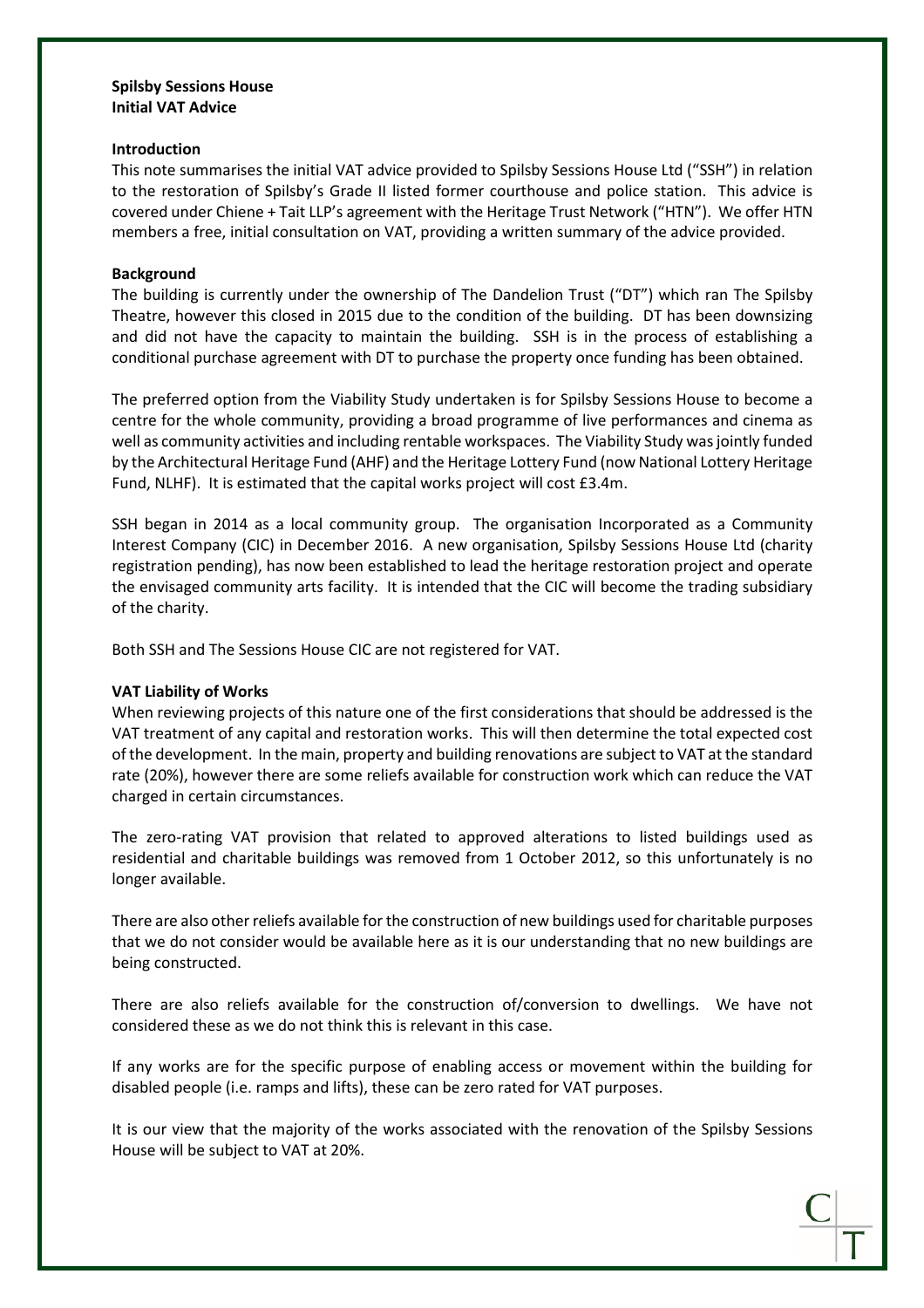In order to reduce this VAT cost from the project, SSH and the trading subsidiary would have to consider VAT registration.

#### **VAT registration**

Any business or organisation can register for VAT on a voluntary basis if it is making taxable supplies (or there is an intention to in the future). Taxable supplies are supplies of goods and services made in return for a consideration (form of payment) which are not exempt supplies.

There is a legal requirement to register for VAT if taxable turnover is greater than £85,000 in a 12 month period or if taxable turnover will exceed £85,000 in the next 30 days.

We understand that the CIC is currently making taxable supplies, however income is currently well below the registration threshold.

As outlined, it is possible for any business or organisation to register for VAT voluntarily if it receives taxable income or indeed has an intention to receive taxable income in the future. Therefore, once the project structure is decided upon, the entities would be eligible to register for VAT. This will then allow the VAT being incurred on expenditure to be considered for recovery. When VAT registration is applied for, it is likely that HMRC would request evidence that taxable supplies are to be made by the entity in the future so sufficient evidence should be held at this point (business plan etc.).

As we will go on to explain in the review, VAT registration does not guarantee full VAT recovery. VAT recovery would be determined by the taxable income received by the SSH/trading subsidiary.

We recommend that the structure of the project is analysed before any VAT registration applications are made. This will be important to the VAT recovery position.

#### **VAT Recovery**

When an entity is VAT registered, it is required to determine how much VAT it can recover on its purchases. A VAT registered entity can recover VAT to the extent that it receives taxable income. If all activities generate income which is subject to VAT (either at 0%, 5% or 20%) the organisation can recover all the VAT it incurs on expenditure. Some types of activity often create problems for organisations in terms of VAT recovery. One of these is where it receives VAT exempt income or outside the scope of VAT income. This can include cultural and education services and also lease, rental or licence of property (if the property is not opted to tax).

Another area which restricts VAT recovery is where there are "non business" activities which are commonly where goods, services or facilities are provided free of charge. This can often impact certain heritage projects, if free access is granted or activities are undertaken for no charge.

The following table outlines the VAT recovery position based on the liability of the income.

| <b>Income Stream Liability</b> | VAT on costs directly relating to the activity                  |  |
|--------------------------------|-----------------------------------------------------------------|--|
| Taxable supply                 | Fully recoverable                                               |  |
| Exempt supply                  | Not recoverable (subject to partial exemption de minimis rules) |  |
| Non-Business Income            | Not recoverable                                                 |  |

If costs cannot be attributed directly to a specific supply made by the business, they are classed as overheads and the VAT recovery on these particular costs is partially recoverable based on a specific calculation method.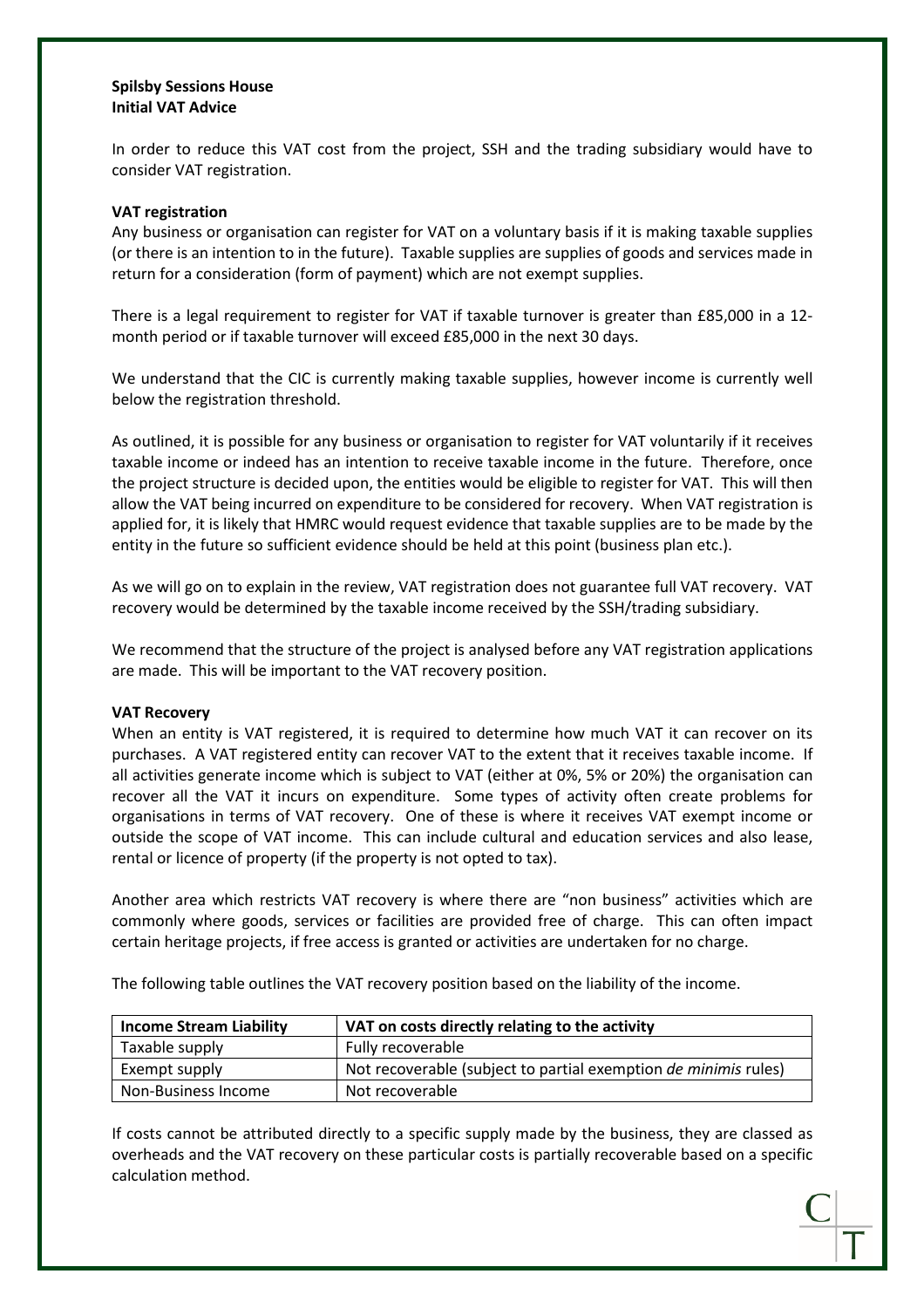#### **Option to Tax**

The basic VAT rule for land and buildings is that the grant of any interest within that land is exempt for VAT. For example, a lease or licence of a building is usually VAT exempt.

Exempt supplies of land and buildings cause problems as the VAT incurred on costs related to the buildings will be irrecoverable. Whenever there is an exempt supply of land or buildings, the owner or leaseholder has the option of changing the liability of the supply to be subject to VAT. This is called the "option to tax".

The benefit of making this decision is that, once opted, any related VAT can be recovered in full because the supply being made of the building will be taxable.

It is not possible to opt to tax part of a building or a particular floor so the option would cover the whole building in question. The option to tax lasts 20 years so all rents and licences in that period would have to be subject to VAT (subject to a few limited exceptions).

The option to tax can be a double-edged sword for entities undertaking heritage projects. On one hand, it enables the entity to maximise VAT recovery on capital projects and general overheads; however, this does mean that the entity needs to build in a 20% VAT cost to rents and licences for use of the land/building. This should always be considered when making decisions whether opting to tax is the correct route.

#### **Non-Business Activities (Free Activities)**

Any free of charge activities is a non-business activity for VAT purposes. Normally this means that no input tax can be reclaimed in relation to these activities.

If any free of charge activities are undertaken, the entity would have to factor these into to its VAT recovery method and this would lead to some form of restriction in VAT recovery on project costs and ongoing overhead costs. Thisislikely to include any free access granted to the police cells and perhaps some small events.

# **Business/Non-Business & Partial Exemption**

Where an organisation has exempt or non-business activities it will have to determine on a quarterly and annual basis how much VAT on expenditure (input tax) it can reclaim.

Initially the business/non-business position must be reviewed. An organisation is unlikely to be able to treat all the tax it incurs as input tax if it undertakes both business and non-business activities. Any VAT which relates:

- To goods or services obtained solely for the purposes of the business activity is input tax; and
- Solely to the non-business activity is not input tax.

VAT on goods and services that relates to both activities must be apportioned to identify the part that is input tax. An example of this would be tax paid on overhead costs. This business/non-business calculation should be undertaken before the partial exemption calculation is made. There is no prescribed apportionment method, but it must be fair and reasonable, reflect the extent to which the residual purchases are used by business and non-business activities, and be capable of being checked independently.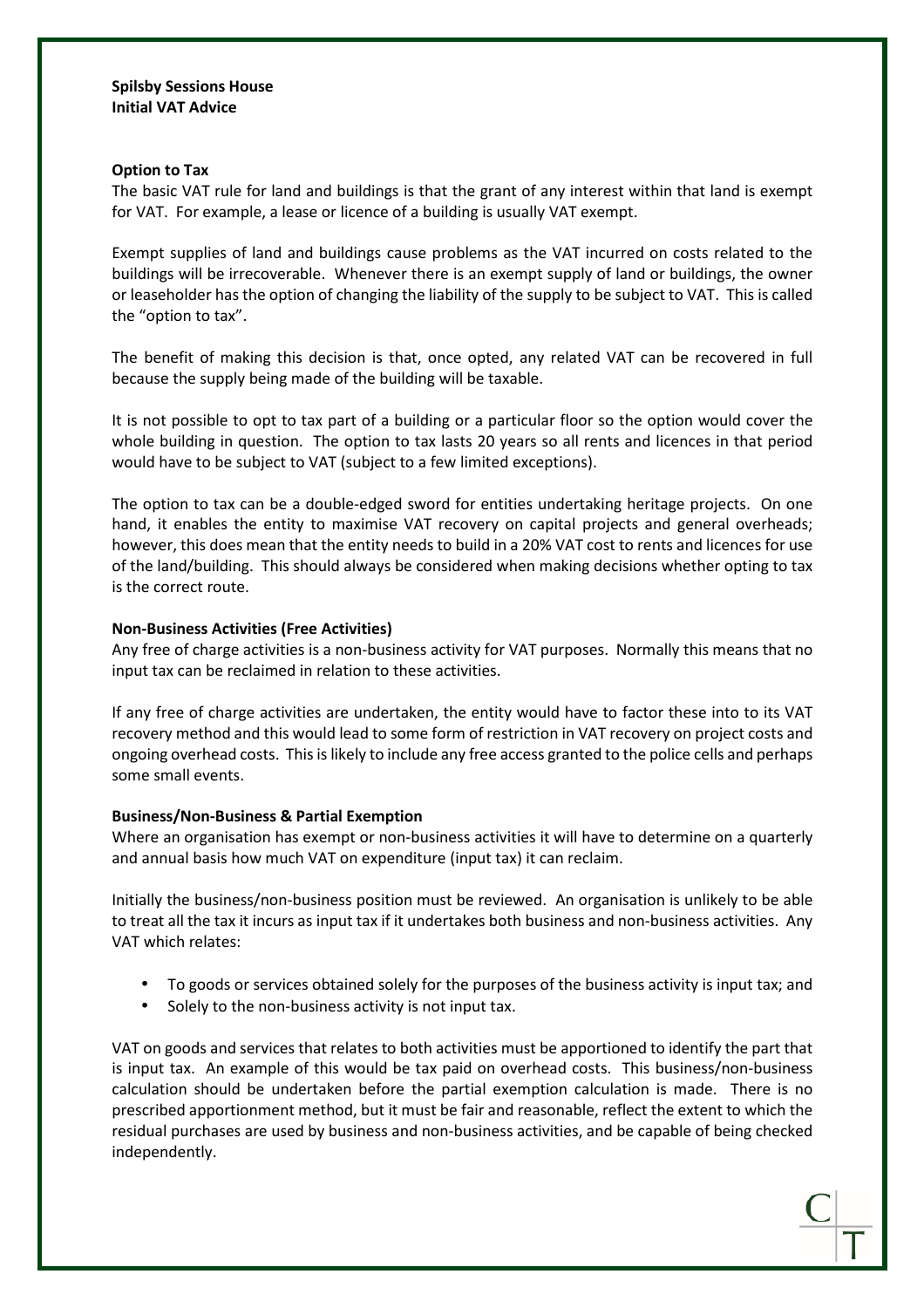The residual VAT apportioned to non-business activities cannot be recovered. The residual VAT apportioned to business activities goes forward into the partial exemption calculation. Business/nonbusiness methods are commonly based on the levels of business and non-business income, the numbers of or cost of staff working in each type of activity, floor area or direct expenditure.

Following the business/non-business apportionment, a business must undertake a partial exemption calculation if it undertakes both taxable and exempt supplies. This calculation is based on the percentage of taxable income to total income. This percentage is then applied to the overhead costs (following any business/non-business apportionment) to determine the level of VAT incurred on the overheads that can be claimed.

#### **Capital Goods Scheme**

Where a building project costs more than £250,000 plus VAT, the taxable use of the building needs to be monitored over a 10-year period under the Capital Goods Scheme ("CGS"). Any fluctuations in taxable activity in future years (based on taxable activity in Year 1) will result in a repayment of VAT to or from HMRC. This scheme ensures the correct VAT has been recovered over a 10-year period.

Based on the proposed plans for Spilsby Sessions House the renovation works will exceed the £250,000 threshold for the scheme and therefore the CGS will apply to this project.

If the level of taxable/exempt/non-business activities fluctuate in the future this may create positive or negative CGS adjustments in future years.

We can provide further information in relation to this if required.

#### **Grant Income**

In most projects of this nature, grant funding will be received to assist with the capital project and refurbishment works. Grants can be made by a number of bodies including central government, local government and the National Lottery. Grant funding is outside the scope of VAT, however,sometimes grants can have an impact on the VAT recovery position of an organisation. If a grant is received to add to funding for a capital project this will have no impact. If a grant is received to pay for an activity an entity will undertake free of charge, this would be regarded as "non-business" and would need to be included in the organisation's VAT calculations which would result in a reduction in its VAT recovery.

Therefore, the receipt of outside the scope income does not automatically mean that an activity is non business or lead to apportionment of input tax. Each grant funded activity should be looked at separately to determine the correct position.

We do not consider that SSH or the trading subsidiary will receive any grants to undertake a specific activity free of charge, therefore all capital grants received will have no impact on the VAT recovery of the project. The grant funding which is to be received will assist with undertaking the business activities which it makes for a consideration, it should therefore be treated as outside the scope. This would not constitute a non-business activity and therefore does not need to be taken into consideration when determining the income, the entity has received. It can therefore be ignored when calculating the input tax recovery available.

#### **Income Sources**

The intention is for Spilsby Sessions House to become a centre for the whole community, providing a broad programme of live performances and cinema as well as community activities and including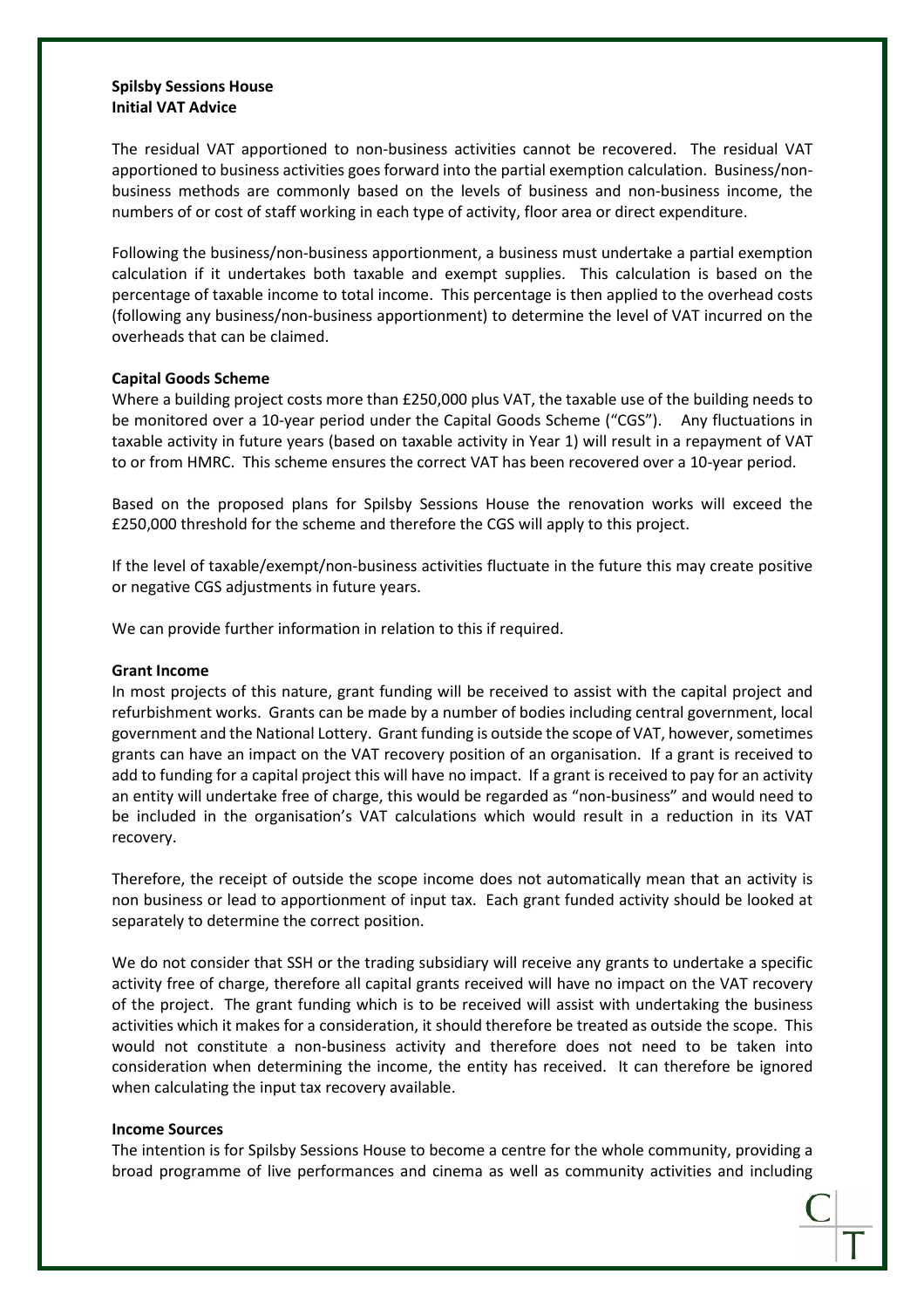rentable workspaces. Based on our review of the business plan and income and expenditure figures along with our conversation with David Start, Bruce Knight and Lorraine Watkinson, we understand that there are a number of activities which will be undertaken. These activities will be critical to the VAT position of SSH/trading subsidiary. We have outlined the VAT treatment of the different types of activities and the impact these would have on the VAT recovery.

#### **Earned Income Sources**

# Heritage Events/Arts Events

Where charges are made for entry to events this would be a taxable supply with VAT liable at 20% unless the cultural exemption applies.

Admission charges to museums, galleries, art exhibitions and zoos and theatrical, musical or choreographic performances of a cultural nature qualify for the cultural exemption. HMRC statesthat each event has to be judged on its individual merits. However, where live performances of stage plays, dancing or music are considered to be cultural (as they generally are) they'll qualify for exemption.

For the admission charges to be exempt, an organisation must, as an eligible body, satisfy all of the following conditions:

- be a non-profit making organisation;
- apply any profits made from exempt admission fees to the continuance or improvement of the facilities; and
- be managed and administered on an essentially voluntary basis, and by people who have no direct or indirect financial interest in the activities of the body.

If the above conditions are not met, the admission charges would be standard rated for VAT (20%).

If no charge was made for entry, the activity would be free and would fall to be a non-business activity.

# **Cinema**

A recent case has confirmed that cinemas are not regarded as "cultural" for purposes of the exemption therefore entry tickets to the cinema will always be taxable (VAT at 20%).

# Events Hire/Community Hire

The hiring out of a building/space for a fee is normally exempt from VAT (do not charge tenant VAT but restriction on VAT recovery by SSH/trading subsidiary). But, as outlined above, if the property owner or leaseholder has opted to tax the building it must treat the fees received as standard rated.

Opting to tax the Spilsby Sessions House building will mean that any charges made for rental space within the building will be subject to 20% VAT and this is common practice where owners/leaseholders have incurred costs and wish to ensure that the VAT on these costs is recoverable. The option to tax lasts for 20 years and it can be made at any time. If this was exercised, all subsequent leases and licences made of the specific rental areas in the next 20 years would be subject to VAT.

Opting to tax the building would allow SSH/trading subsidiary to maximise the VAT recovery on the costs incurred in relation to the project. This however would need to be a commercial decision.

One point to note is that if a rental agreement is set up with a charity, it is possible for that charity to disapply the option to tax and therefore the supply to the charity would revert to an exempt supply which would impact the VAT recovery position.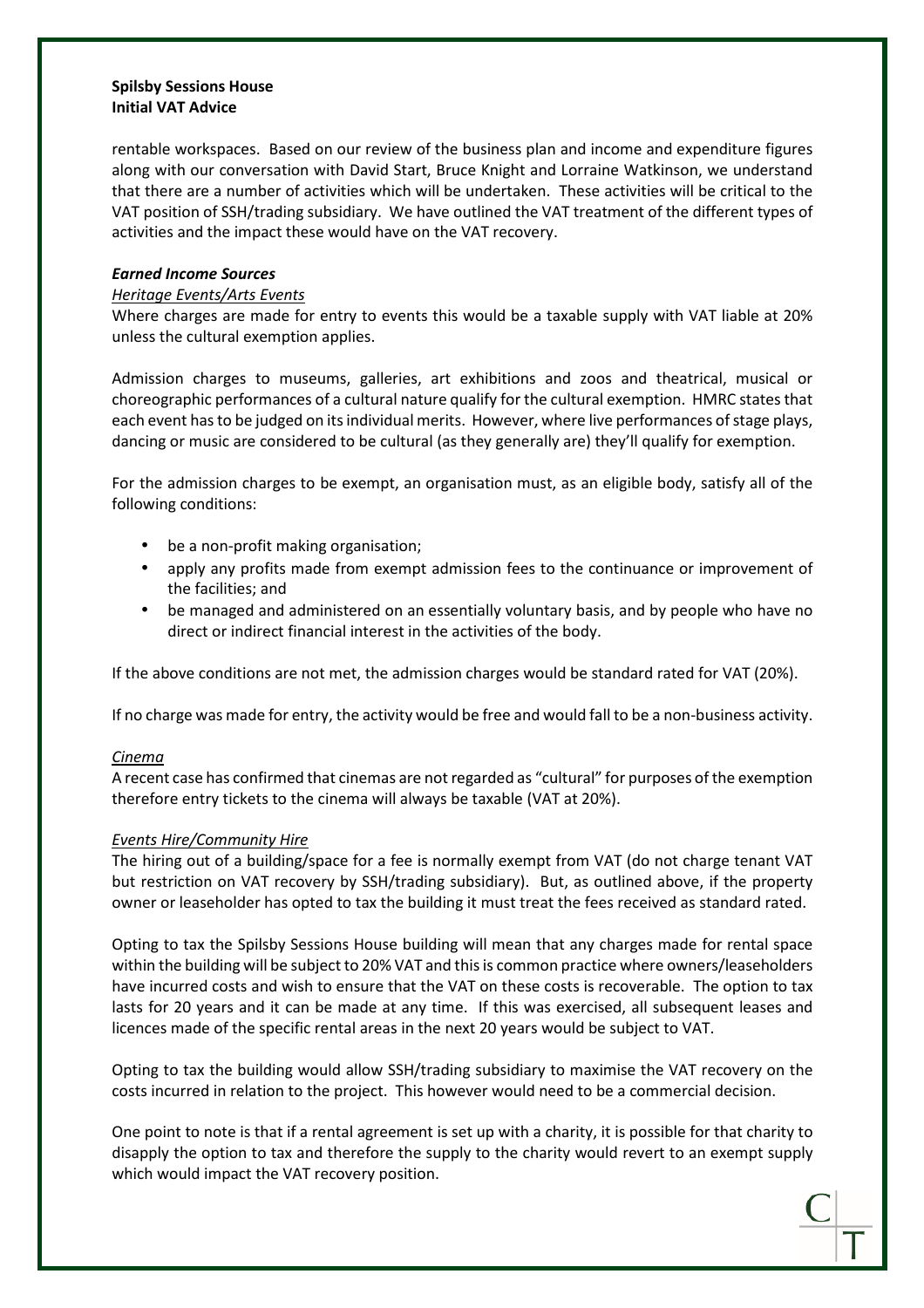### Café/Bar Sales

Catering is a business activity, normally liable to VAT at the standard rate. Certain food supplies may fall under the zero-rate concession for certain foodstuffs if the food is taken off the premises to consume for VAT however these are both regarded as taxable supplies. All supplies made will therefore be taxable for VAT purposes.

#### **Workspaces**

If an identifiable area of the building is rented as workspace on which the customer has an exclusive right to occupy during the period of the licence this would fall to be a supply of land. This would therefore fall to be exempt where there is no option to tax or standard rated (20%) if an option to tax has been exercised over the building.

#### **Voluntary Income/Fundraising Sources**

#### Donations

Donation income is not consideration for a supply of goods or services so this falls outside the scope of VAT. This is because this income is freely given with no requirement on the recipient of the income to provide anything back in return for the donation. A donation can sometimes have certain conditions attached to it as to what it can be used for; but the conditions do not necessarily make it consideration for a supply because nothing specific is being provided to the funder in return for the payments. Donation income therefore does not need to be taken into account when determining SSH's income for VAT purposes. It can also be ignored when calculating the input tax recovery available.

# Small Grants & Capital Project Grants

As outlined above, where grant funding is to be received to assist with undertaking the business activities which it makes for a consideration, it should therefore be treated as outside the scope. There only needs to be a restriction in VAT recovery if a grant is received to pay for an activity an entity will undertake free of charge.

#### 'Friends' Membership

Where sponsorship or some other sort of funding (for example a "Friends Scheme") is received this will normally be treated as a taxable supply if a benefit is provided to the sponsor in return for payment.

This is similar to a donation in that persons sponsoring a charity are usually motivated by a wish to support it, however where the sponsor also receives something in return, this may have VAT implications.

Therefore, what is given in return to the 'Friends' should be analysed to determine the correct VAT treatment.

#### **All Income Sources**

From a VAT recovery perspective, it is best to maximise the taxable income. The higher the taxable income the higher the VAT recoverable from HMRC in relation to the project. Therefore, to maximise this, we would recommend opting to tax the building to ensure all rental income is exempt and also ensuring the conditions for the cultural exemption are not met to ensure events income falls to be taxable (VAT at 20% on tickets).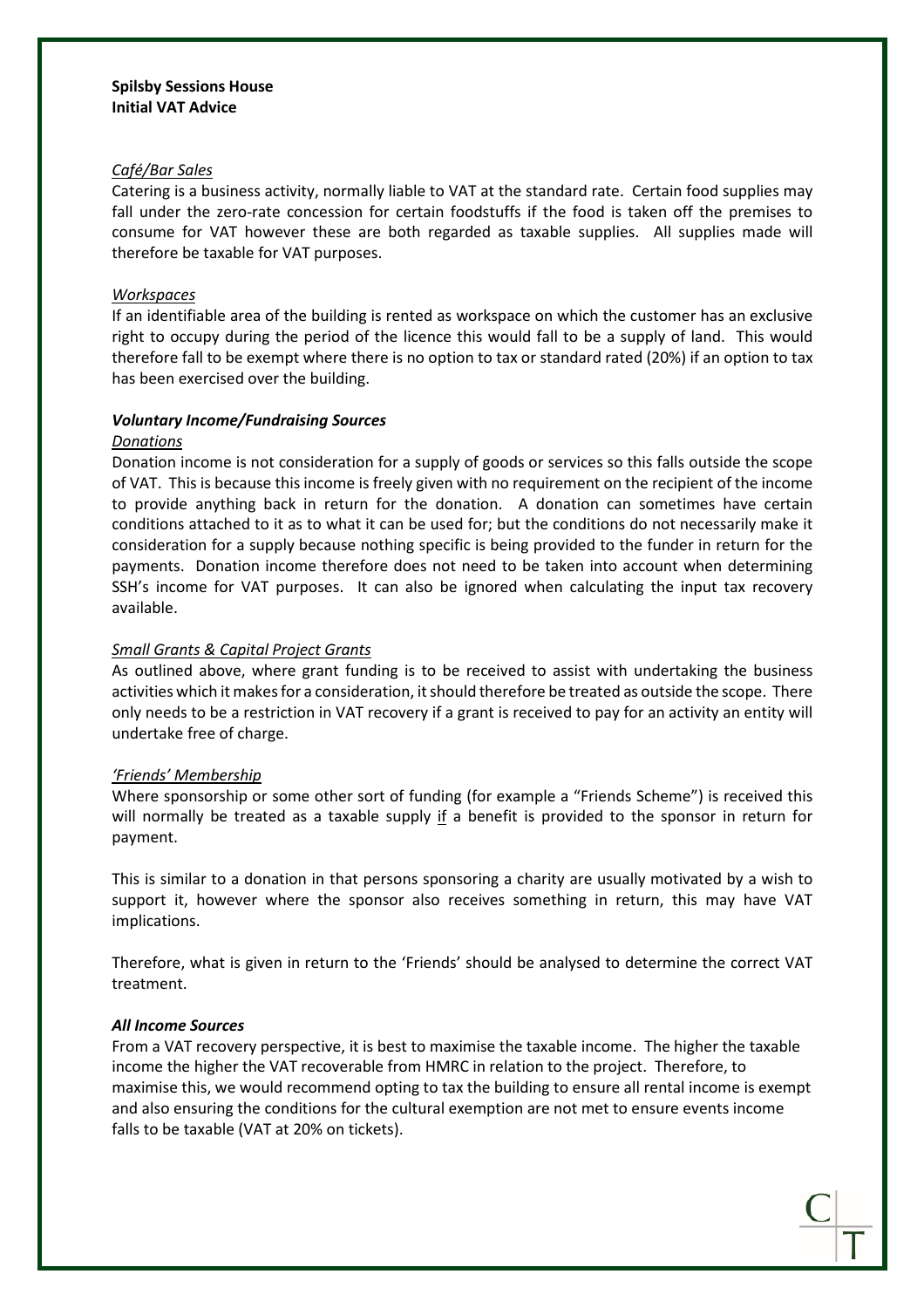| <b>Activity</b>         | <b>VAT Treatment</b>         | <b>Comments</b>                                   | Positive (+)         |  |  |
|-------------------------|------------------------------|---------------------------------------------------|----------------------|--|--|
|                         |                              |                                                   | or Negative (-)      |  |  |
|                         |                              |                                                   | <b>Impact on VAT</b> |  |  |
|                         |                              |                                                   | <b>Recovery</b>      |  |  |
| <b>Earned Income</b>    |                              |                                                   |                      |  |  |
| Heritage                | Taxable at the               | The cultural exemption conditions                 |                      |  |  |
| Events/Arts             | standard rated               | should be reviewed to determine                   |                      |  |  |
| Events                  | (20%)                        | whether the events income will fall to            |                      |  |  |
|                         |                              | be exempt. Exempt income is negative              |                      |  |  |
|                         | Exempt if                    | for input tax recovery. It would be               |                      |  |  |
|                         | conditions met for           | possible to break one of the conditions           |                      |  |  |
|                         | cultural exemption           | if required to ensure taxable income<br>received. |                      |  |  |
| Cinema                  | Taxable at the               | Does not fall into "cultural" definition.         |                      |  |  |
|                         | standard rated               |                                                   | +                    |  |  |
|                         | (20%)                        |                                                   |                      |  |  |
| Events Hire/            | Standard<br>rated            | "Opting to tax" the land would maximise           | $\ddot{}$            |  |  |
| <b>Community Hire</b>   | (20%) if opted               | VAT recovery; however, VAT would need             |                      |  |  |
|                         | Exempt if not opted          | to be added at 20% to the rental charges.         |                      |  |  |
| Café/Bar Income         | Taxable                      | Catering and bar income are specifically          |                      |  |  |
|                         |                              | standard rated supplies. Any cold take-           | +                    |  |  |
|                         |                              | away food supplied would fall to be zero          |                      |  |  |
|                         |                              | rated.                                            |                      |  |  |
| Workspaces              | Standard<br>rated            | Assuming an identifiable area of the              | $\ddot{}$            |  |  |
|                         | (20%) if opted<br>$\sqrt{ }$ | building is rented.                               |                      |  |  |
|                         | Exempt if not opted          |                                                   |                      |  |  |
| <b>Voluntary Income</b> |                              |                                                   |                      |  |  |
| Donations               | Outside the scope            | Provided that nothing is given in return          | N/A                  |  |  |
|                         | of VAT                       | for the donation.                                 |                      |  |  |
| Small Grants &          | Outside the scope            | Provided received to assist with capital          |                      |  |  |
| Capital<br>Project      | of VAT                       | project and therefore to assist with              | N/A                  |  |  |
| Grants                  |                              | undertaking the business activities               |                      |  |  |
|                         |                              | which it makes for a consideration.               |                      |  |  |
| Friends Scheme          | Taxable/Outside              | Depends on whether benefits are given             | $\ddot{}$            |  |  |
|                         | the scope of VAT.            | in return for the payment made                    |                      |  |  |
|                         |                              |                                                   | N/A                  |  |  |

We outline in Appendix 1, a very simple example of how VAT recovery is determined based on income levels for the above activities.

# **Project Structure**

We understand that the Sessions House began in 2014 as a local community group and the organisation Incorporated as a Community Interest Company (CIC) in December 2016. A new organisation, Spilsby Sessions House Ltd (charity registration pending), has now been established to lead the heritage restoration project and operate the envisaged community arts facility. It is intended that the CIC will become the trading subsidiary of the charity.

Care needs to be taken here as to what entity is undertaking what supply/activity. The entity which is incurring the VAT on the refurbishment works (which we presume here will be the charity) needs to analyse its supplies to determine the VAT which can be claimed. However, it is possible to set up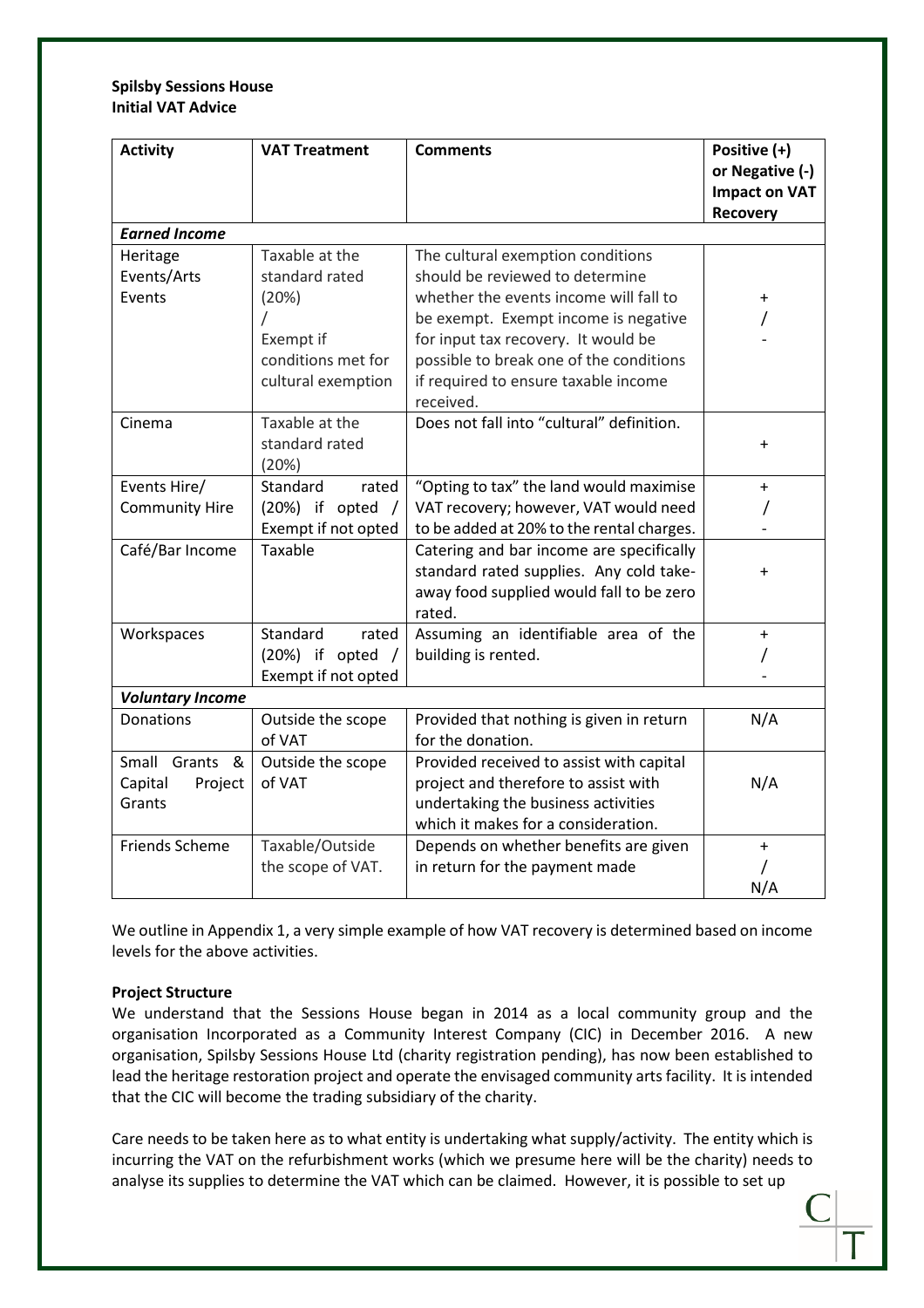a lease to the trading subsidiary for the areas of the Sessions House building which it will be operating which would be taxable at 20% if an option to tax was exercised by the Charity. There may be a requirement for two VAT registration here or possibly consider registering the charity and the trading subsidiary as part of a VAT group. A VAT group is treated in the same way as a single taxable entity registered for VAT. The registration is made in the name of the 'representative member', who is responsible for completing and submitting a single VAT Return and making VAT payments or receiving VAT refunds on behalf of the group. All the members of the group remain jointly and severally liable for any VAT debts.

VAT grouping would mean that any supplies made between the group members would be outside the scope of VAT which means that these supplies are disregarded for VAT purposes and there is no requirement to account for VAT on supplies made between the two. It will also limit administration costs and time as you would only be required to submit one VAT return to HMRC (if both entities were separately VAT registered).

Therefore, we recommend that the project structure is reviewed and each entity's supplies/activities are looked at separately. The advantages of a VAT group should be considered.

# **Summary**

- The works to develop Spilsby Sessions will be subject to 20% VAT unless there are specific works which will enable disabled access which would include lifts and ramps (these would qualify as 0%);
- In order to reduce the VAT cost of the project, the SSH/trading subsidiary (or both) would have to register for VAT. This can be done on a voluntarily basis when VAT bearing costs in relation to the development start to be incurred. Consideration could be made to registering as a VAT group;
- We recommend that consideration should be made as to what entity is undertaking what supply/activity. This will impact the VAT recovery of the project and any required charge between the charity (SSH) and its trading subsidiary;
- If registered for VAT, the activities undertaken by the SSH/trading subsidiary will determine the amount of VAT that can be recovered on any capital works and general costs going forward. This will be impacted by the liability of supplies made (partial exemption) and any non-business (free of charge) activities undertaken;
- Consideration and a review should be undertaken to determine whether heritage and art events meet the cultural VAT exemption. Steps can be taken to "break" this exemption which would improve on VAT recovery, however VAT would have to be charged on admissions to music and heritage events;
- We would recommend that a more in-depth review is undertaken of the project to quantify the VAT recovery position more accurately to assist with more detailed planning etc.

We can also assist SSH with the VAT registration process and provide assistance in setting up their systems to deal with VAT accounting. We have provided a quote for further work in Appendix 2.

**Chiene + Tait LLP 28/10/2020**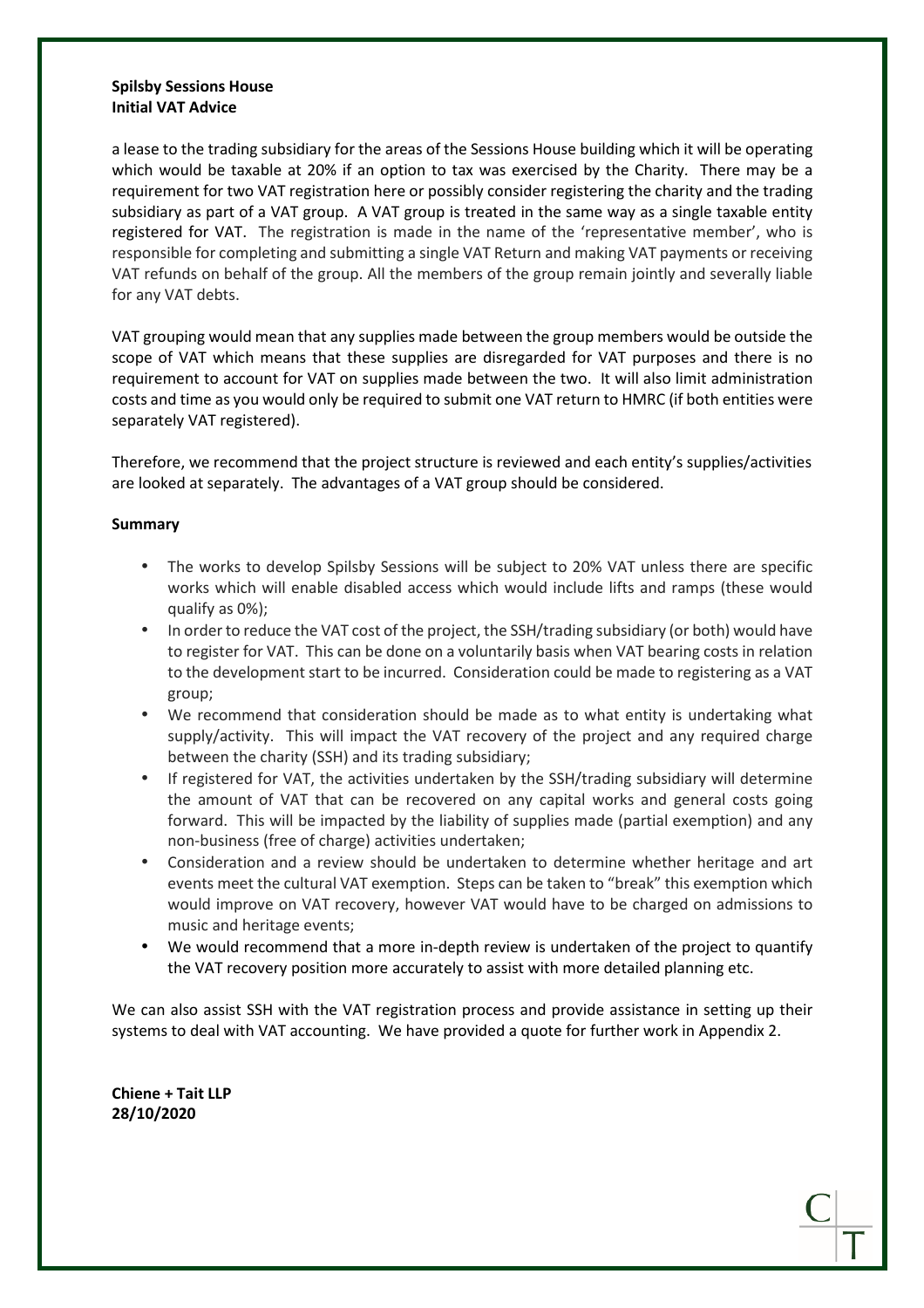# **Appendix 1**

# **Income & VAT Recovery Example (for explanatory purposes only)**

This is an example of how to calculate VAT recovery of a project

| <b>Activity</b>        | <b>VAT Liability</b>                       | Income   | <b>Example 1</b> | <b>Example 2</b> |
|------------------------|--------------------------------------------|----------|------------------|------------------|
| <b>Heritage Events</b> | (if<br>cultural<br>Taxable<br>Exempt<br>or | £2,200   | Taxable          | Exempt           |
|                        | exemption applies)                         |          |                  |                  |
| <b>Art Events</b>      | (if<br>Taxable<br>cultural<br>Exempt<br>or | £37,506  | Taxable          | Exempt           |
|                        | exemption applies)                         |          |                  |                  |
| Cinema                 | Taxable                                    | £18,122  | Taxable          | Taxable          |
| <b>Events Hire</b>     | Taxable or Exempt (if option to tax in     | £4,000   | Taxable          | Exempt           |
|                        | place)                                     |          |                  |                  |
| <b>Community Hire</b>  | Taxable vs Exempt (option to tax in        | £28,000  | Taxable          | Exempt           |
|                        | place)                                     |          |                  |                  |
| Café                   | Taxable                                    | £3,000   | Taxable          | Taxable          |
| <b>Bar Sales</b>       | Taxable                                    | £22,521  | Taxable          | Taxable          |
| Workspaces             | Taxable vs Exempt (if option to tax in     | £5,674   | Taxable          | Exempt           |
|                        | place)                                     |          |                  |                  |
| 'Friends'              | Taxable                                    | £5,500   | Taxable          | Taxable          |
| Membership             |                                            |          |                  |                  |
| Donations              | n/a                                        | £6,000   | n/a              | n/a              |
| <b>Small Grants</b>    | n/a                                        | £10,806  | n/a              | n/a              |
| Capital grant          | n/a                                        | £10,000  | n/a              | n/a              |
| funding                |                                            |          |                  |                  |
| Free Access to         | Non-Business                               | N/A      | Non-             | Non-             |
| police cells           |                                            |          | <b>Business</b>  | <b>Business</b>  |
| <b>Total</b>           |                                            | £153,329 |                  |                  |

In Example 1 above, all business income is taxable (as cultural exemption not applicable and option to tax in place) therefore there would be no VAT restriction due to exempt supplies. There is, however, still an element of non-business so there would need to be a slight restriction in VAT recovery for this activity however based on the level of business activity this would be low. The non-business adjustment is calculated on a fair and reasonable basis.

In Example 2 above, there is a mixture of taxable and exempt income (as the cultural exemption applies and no option to tax has been exercised). There is still an element of non-business so there would need to be a slight restriction in VAT recovery for this activity however based on the level of business activity this would be low. The non-business adjustment is calculated on a fair and reasonable basis. Following the non-business adjustment, a partial exemption calculation would be required as follows:

Taxable Income = £49,143 X 100 = **39%** Total Income £126,523

Please note both Example 1 and Example 2 require a level of non-business adjustment to account for any free of charge activities however the comparison on partial exemption is 100% VAT recovery on overheads in Example 1 with only 39% VAT recovery in Example 2.

Please note these examples assume there is only one entity. As we know there will be a charity and a trading subsidiary there may also be interaction between the two.